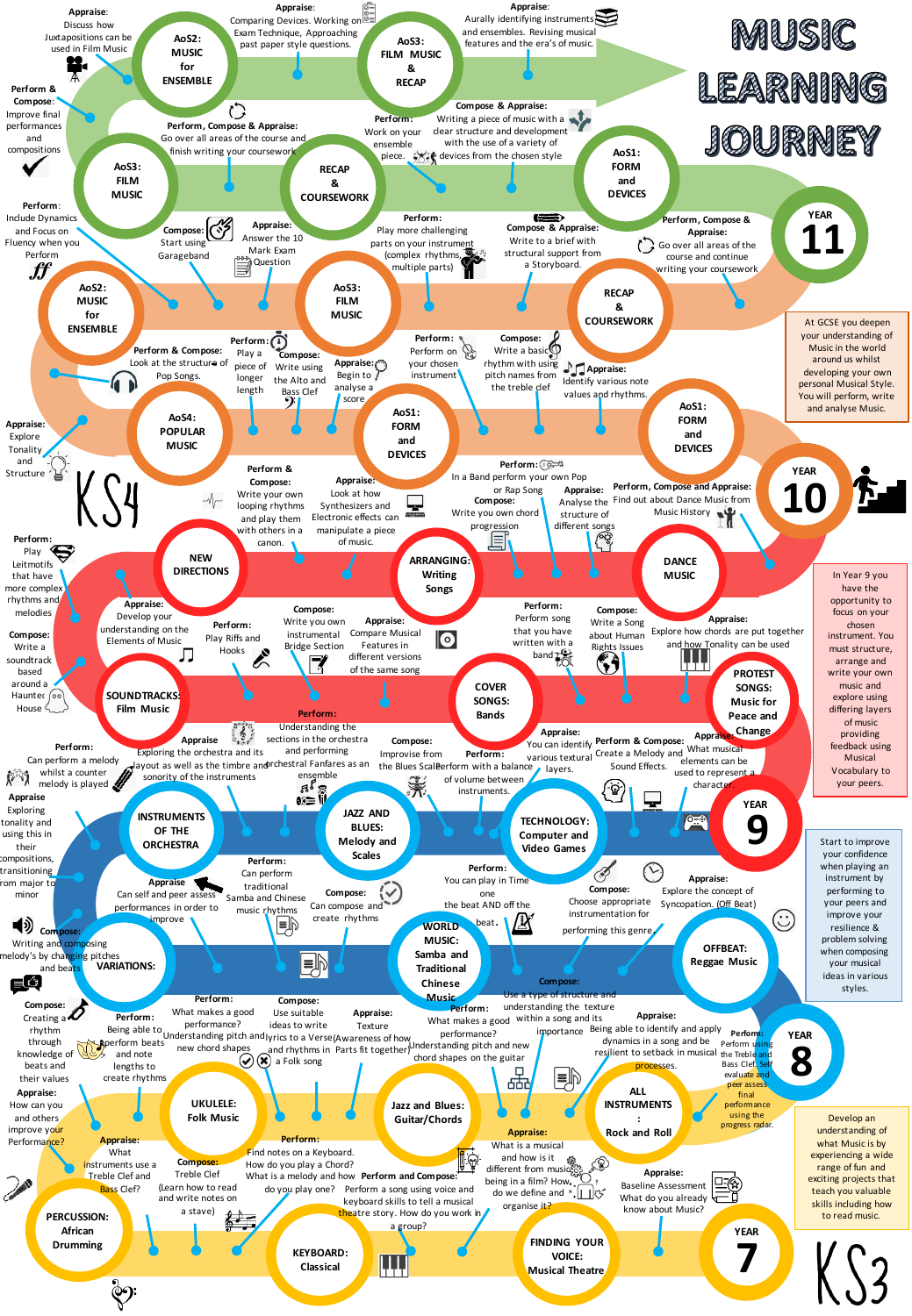

**Develop an understanding of what Music is by experiencing a wide range of fun and exciting projects that teach you valuable skills including how to read music.**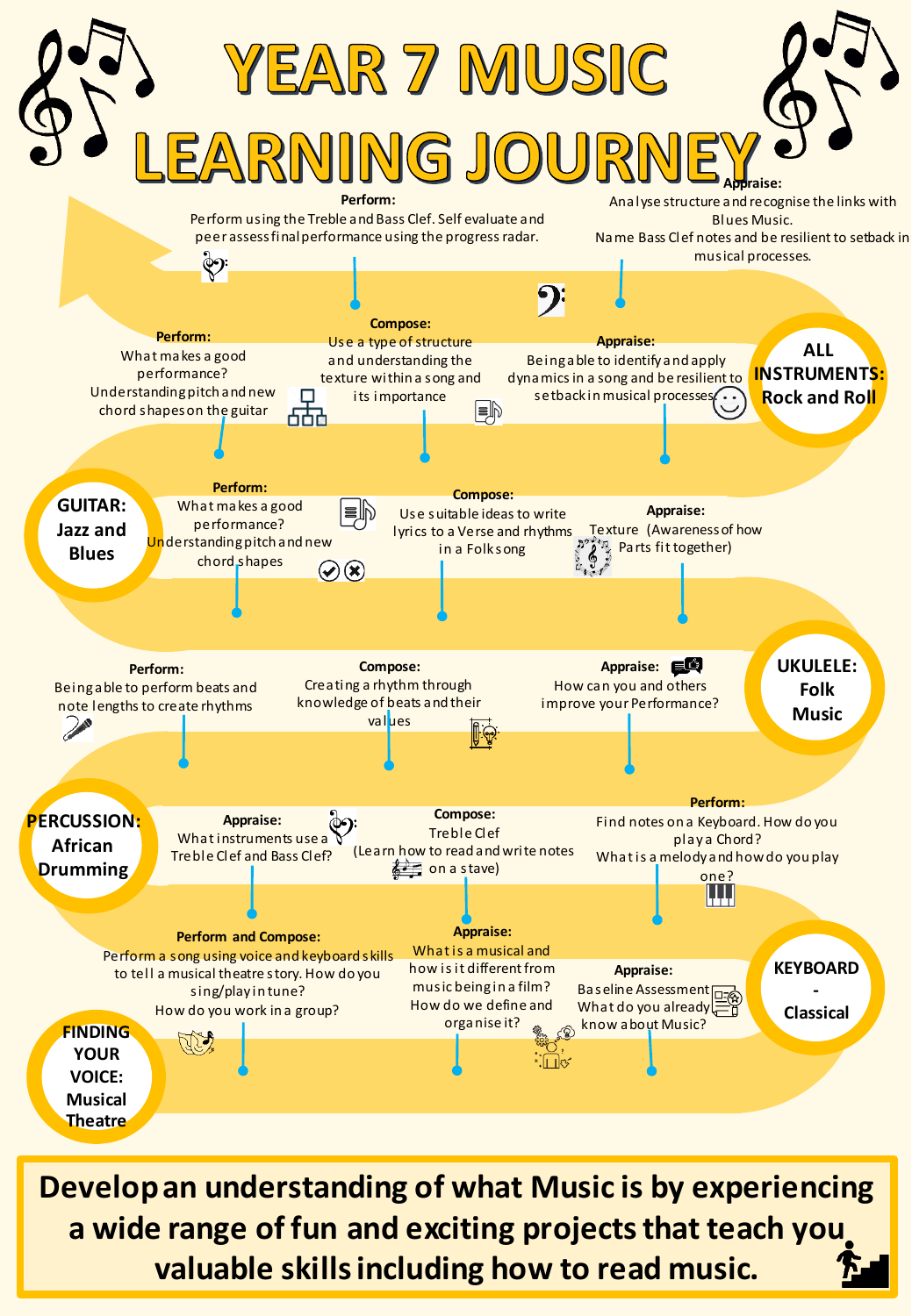

**Start to improve your confidence when playing an instrument by performing to your peers and improve your resilience & problem solving when composing your musical ideas in various styles.**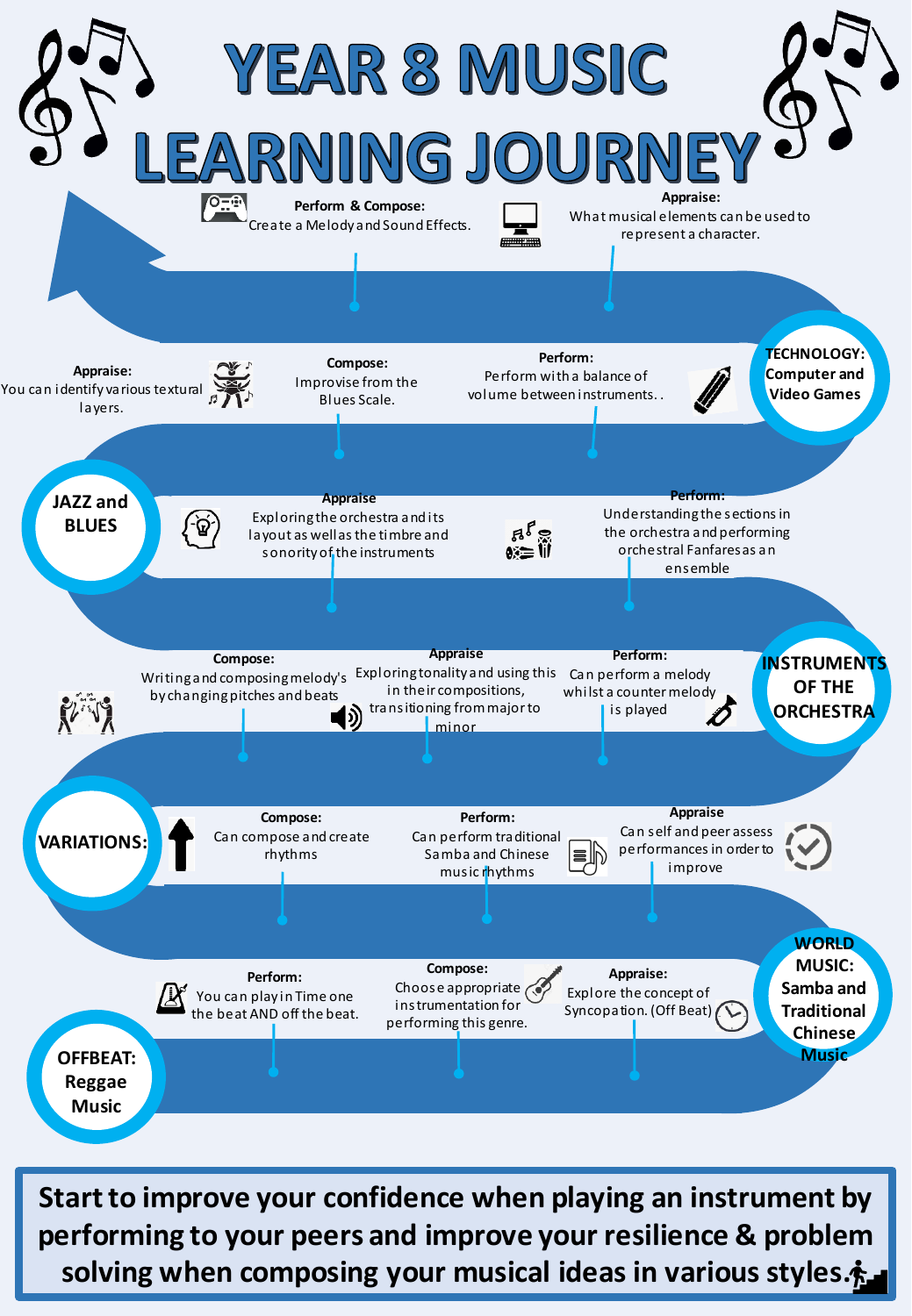

In Year 9 you have the opportunity to focus on your chosen instrument. You must structure, arrange and write your own music and explore using differing layers of music providing feedback using Musical Vocabulary to your peers.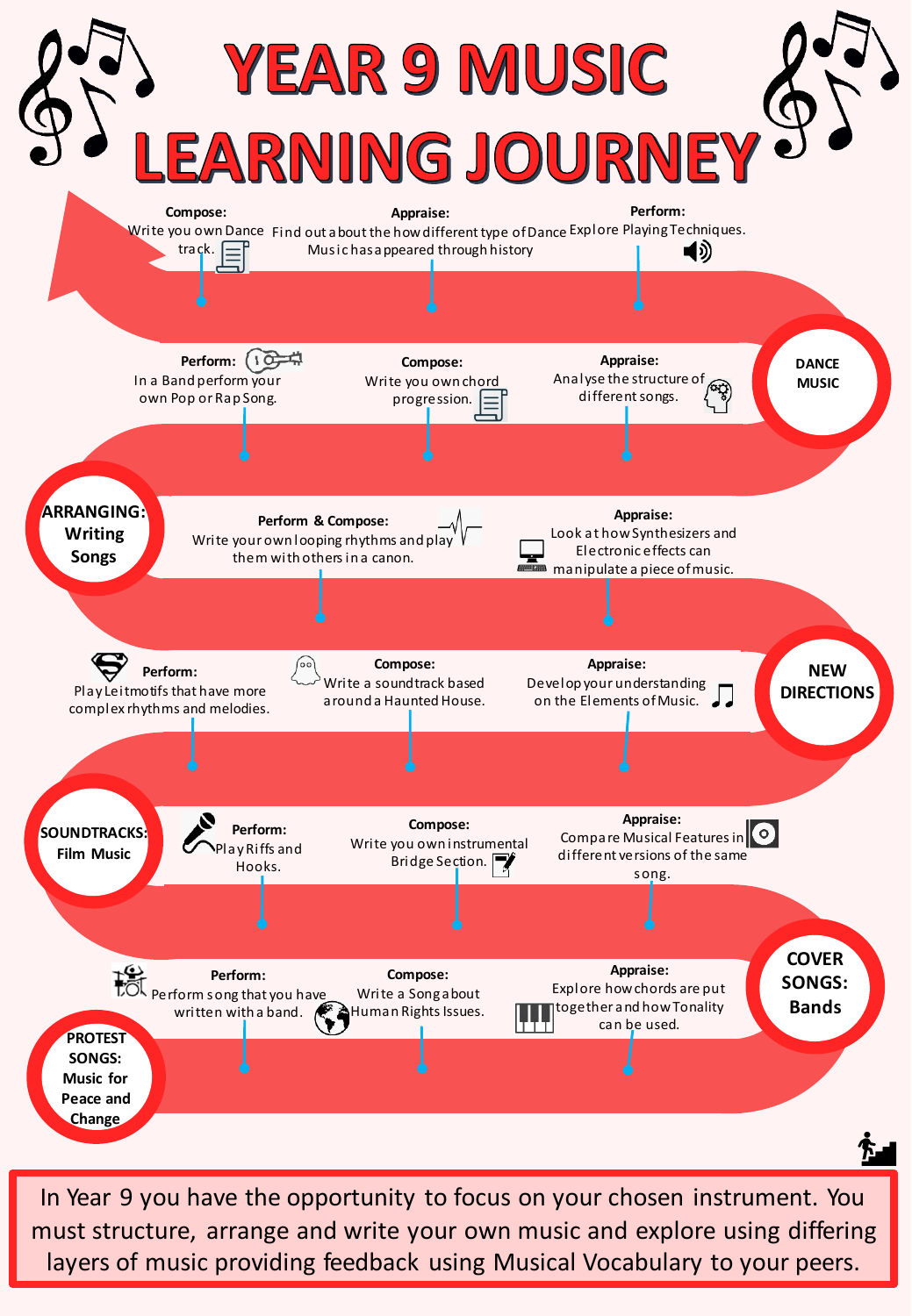

developing your own personal Musical Style. You will perform, write and analyse Music.